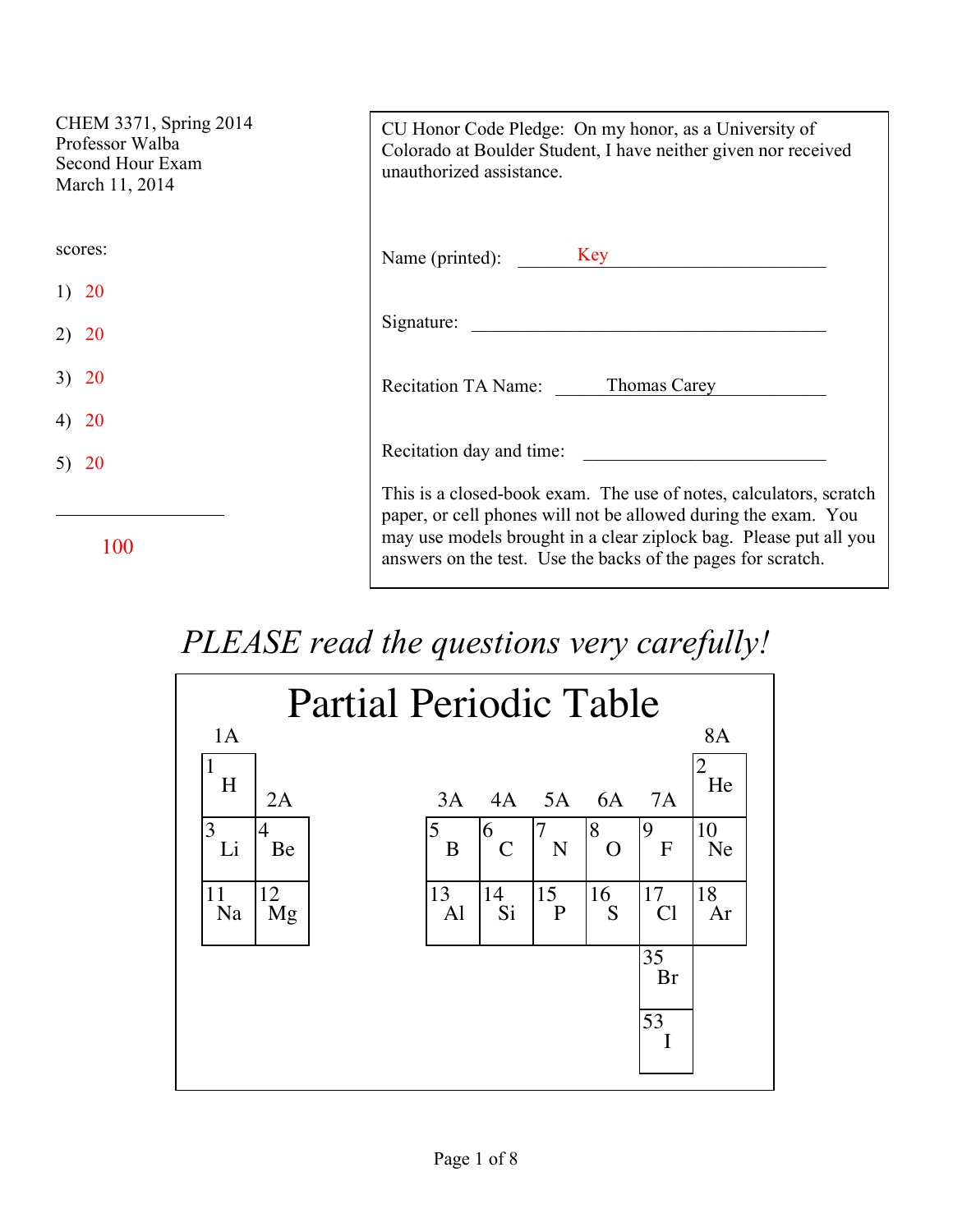1 (20 pts) a) Acetone (**1**) in water reacts in the presence of a trace of acid to give an equilibrium mixture with acetone hydrate (**2**).



Propose an arrow-pushing mechanism for the transformation of acetone to the hydrate.



b) The reaction given in part a) is very general for ketones and aldehydes, but the equilibrium constant can be drastically different depending upon the structure of the carbonyl compound. The equilibrium constant for hydrate formation is determined by many factors, including e.g. steric strain in the tetrahedral hydrate relative to the trigonal carbonyl compound. However, for most ketones and aldehydes the equilibrium concentration of hydrate is determined mainly by the **stability** of the carbonyl group (a **less stable** carbonyl group gives a **higher concentration** of hydrate). In determining relative stability of the carbonyl groups of two carbonyl compounds, one should examine the important charge-separated resonance contributor to the structure of the carbonyl compound, and using this, determine the relative stability of the two carbonyl groups.

For each of the following pairs of carbonyl compounds, circle the compound that would show the highest concentration of hydrate at equilibrium.

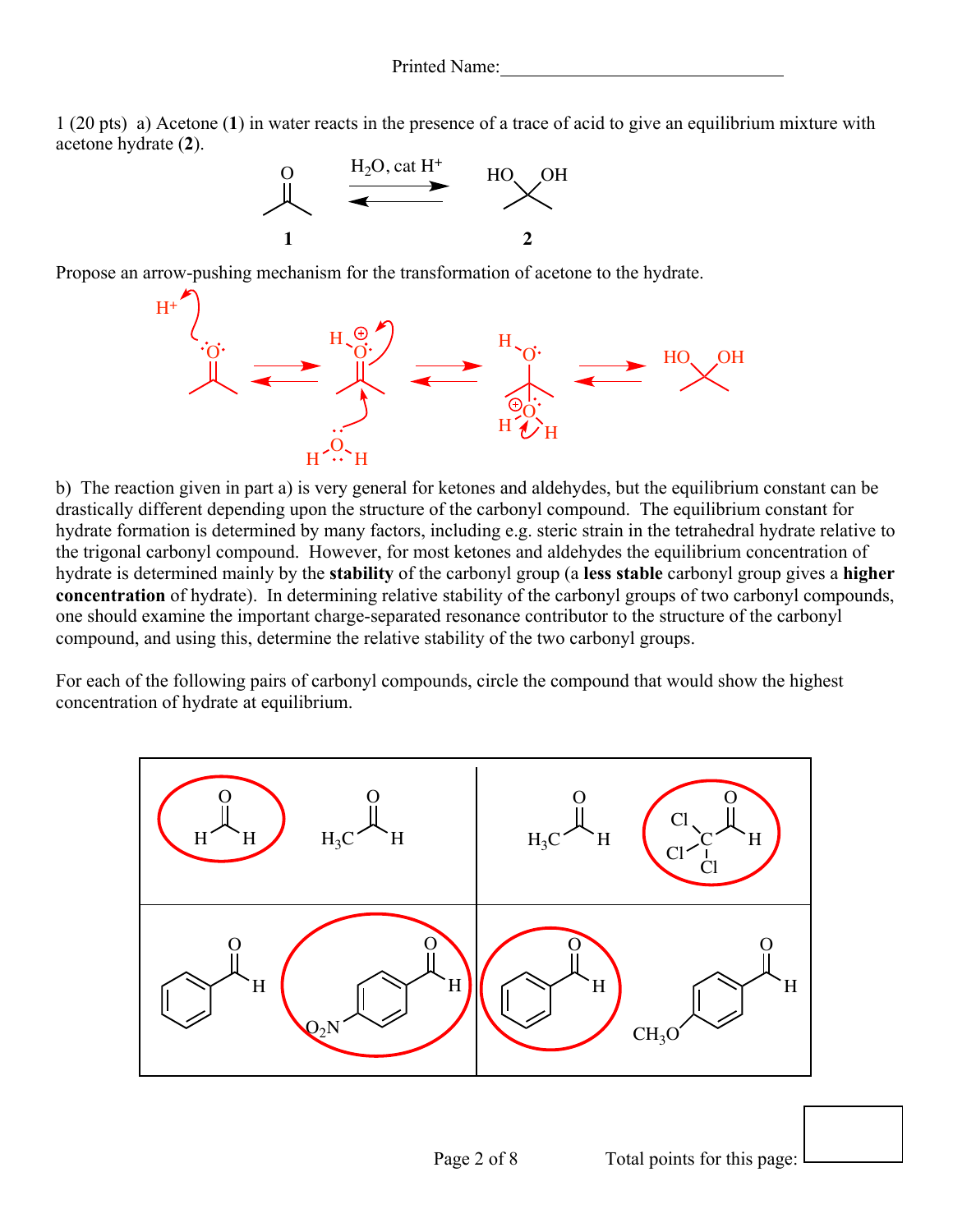2) (20 pts) Give the single major product of each of the following reactions, carefully showing stereochemistry if appropriate. If a racemate is formed, show only one enantiomer, and label it "rac."

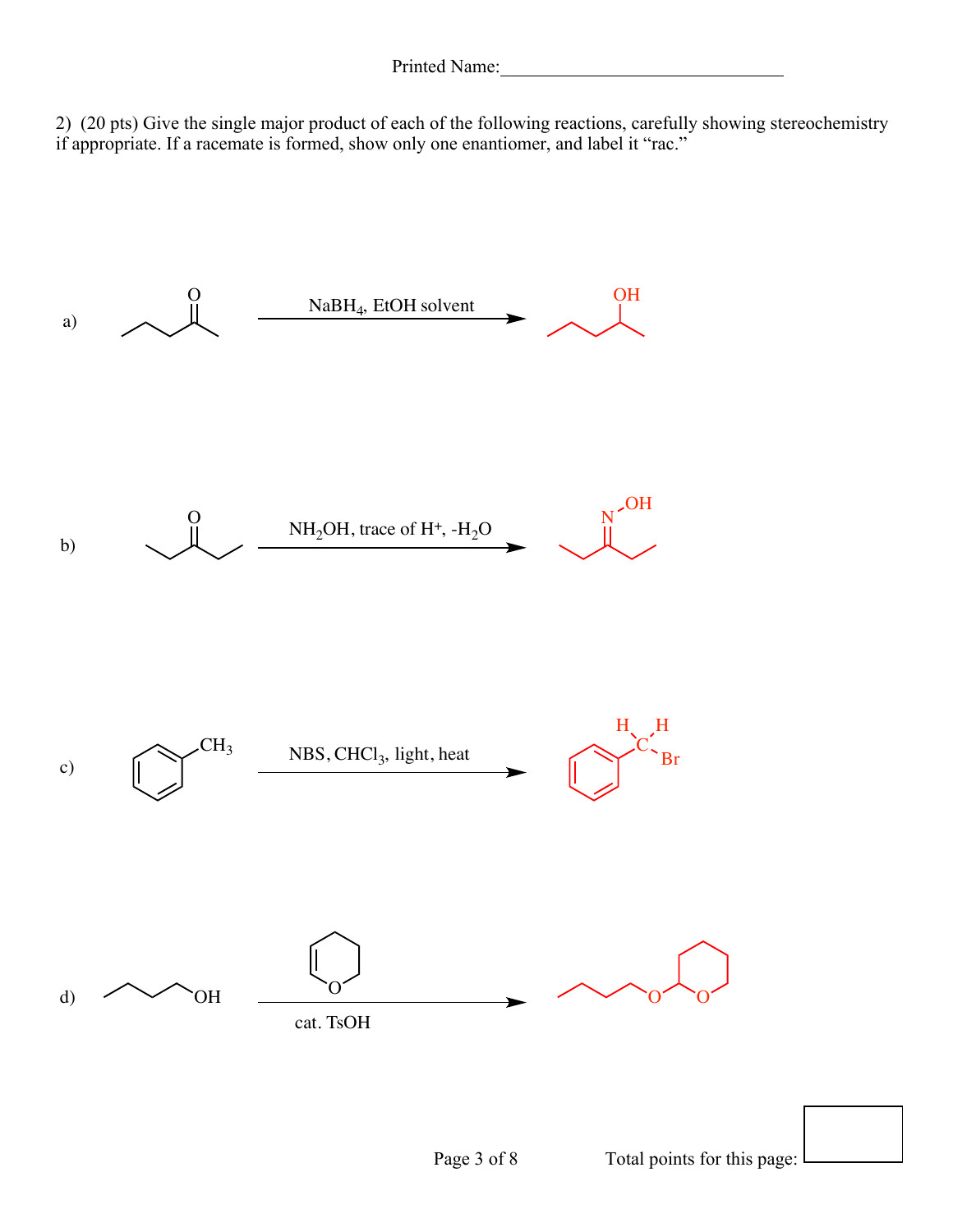3) (20 pts) Propose reagents for accomplishing each of the following transformations. Make your reactions efficient (i.e. the target product should be the major product). More than one step may be required. Assume chiral starting materials or products are single pure enantiomers unless they are labeled "rac."



Page 4 of 8 Total points for this page: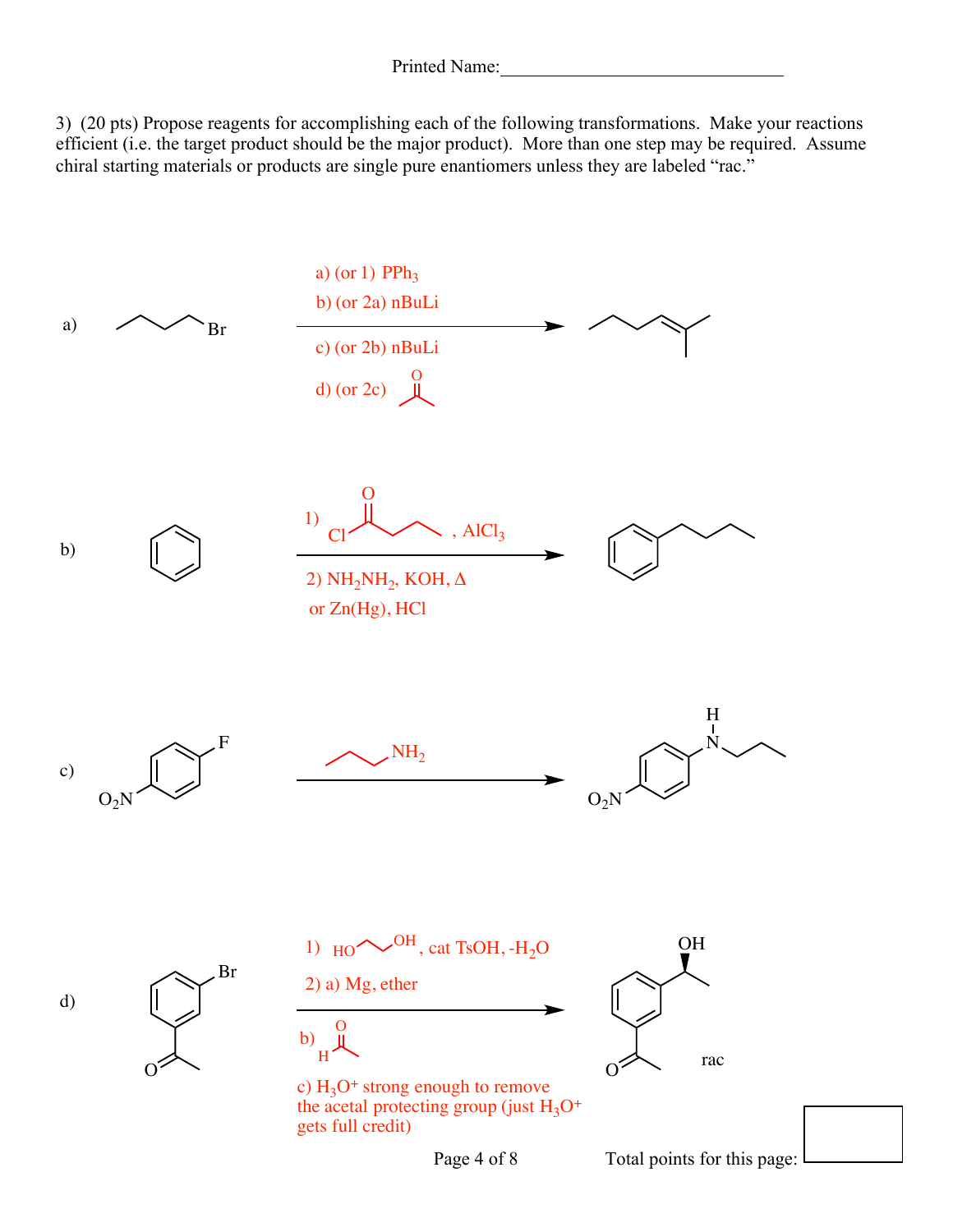4) (20 pts) Propose an arrow-pushing mechanism for each of the following reactions. (continued on next page)

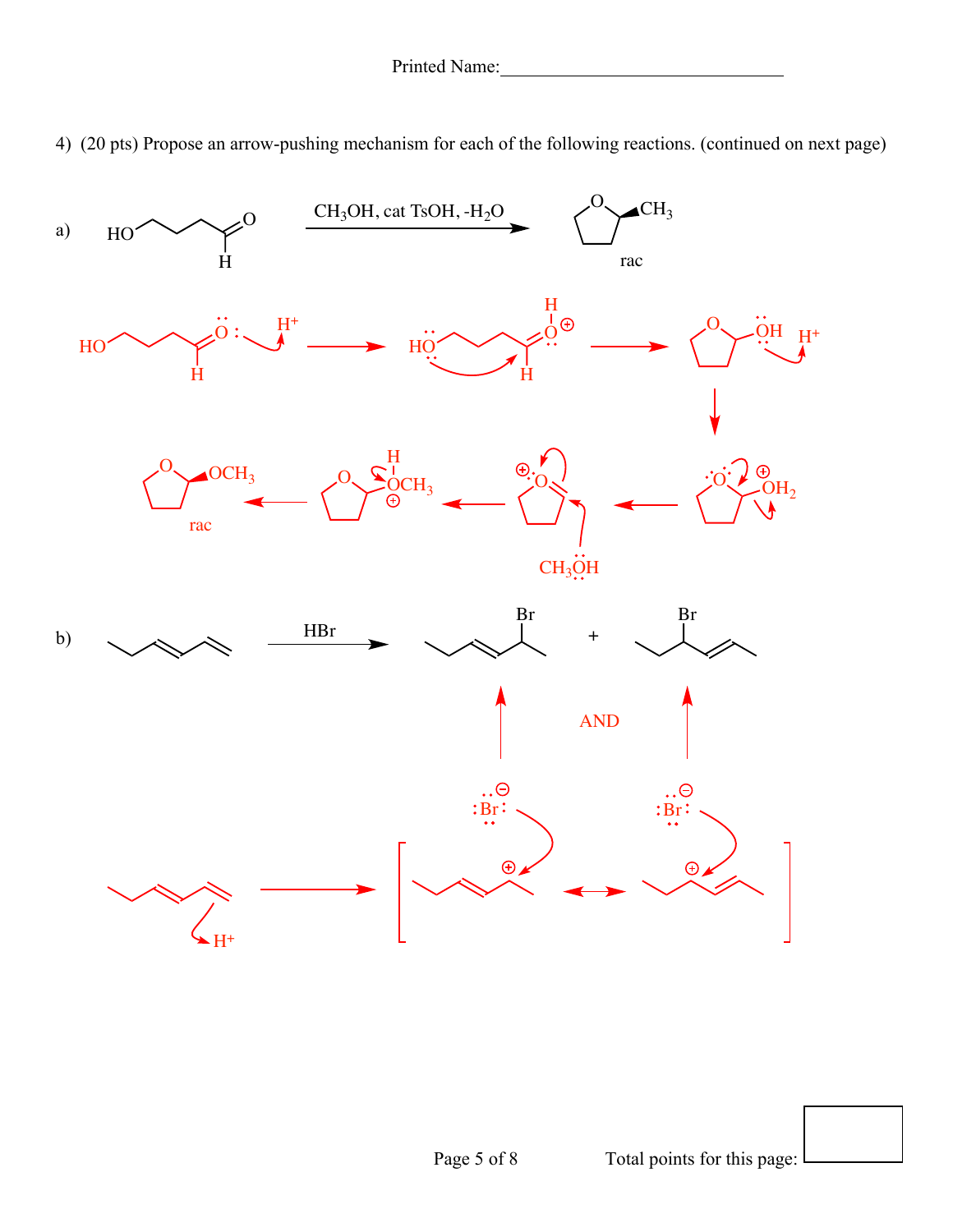## 4) – Continued –

A graduate student at CU synthesized the 1-fluoroalkylbenzene **1**. But, when he tried to purify the product by recrystallization from ethanol, compound **1** reacted to give the ether **2**. Luckily, the similar compound **3** was easily recrystallized from ethanol to give pure compound **3** without any reaction.



c) Propose and arrow pushing mechanism for the formation of ether **2** from compound **1**.



d) Propose a **short** explanation for why compound **1** reacts in hot ethanol, and why compound **3** does not react.

The methoxy group para to the fluoroalkyl chain in compound **1** stabilizes the carbocation intermediate in this  $S_N1$  reaction by resonance, leading to the observed solvolysis product. However, the carbonyl group in compound 3 destabilizes the cation, and compound 3 is stable in hot ethanol, and can be recrystallized without undergoing the solvolysis.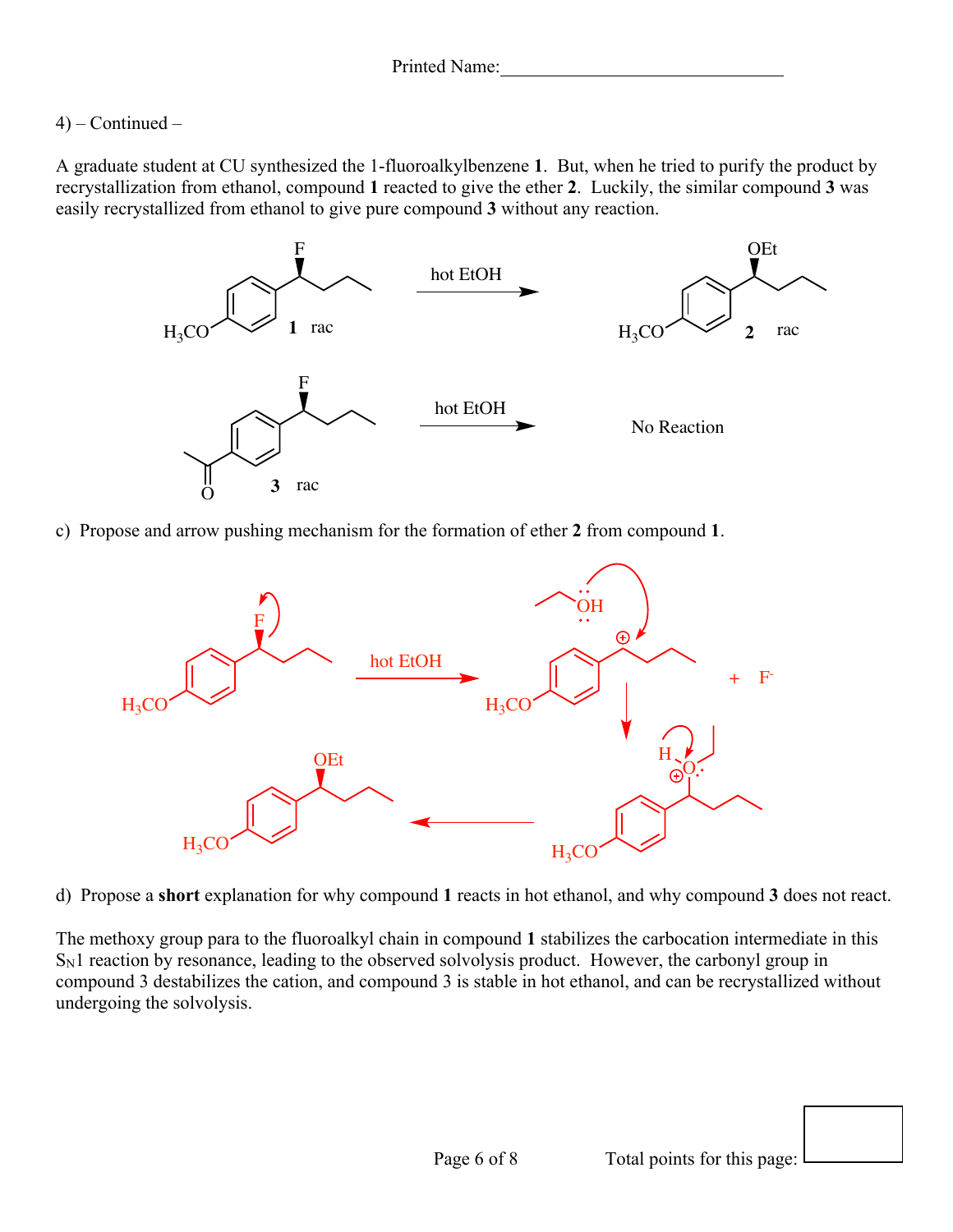5) (20 pts) Propose a synthesis for each of the following targets. Allowed starting materials include benzene, Ph3P, and/or any other organic molecules containing **five (5) carbons or less**. You may use any necessary inorganic reagents. Try to make your syntheses efficient (i.e. the target should be produced in the highest possible yield). More than one step will be required. Please show all the intermediate **products** in your synthesis (not reactive intermediates involved in the mechanisms, but actual isolated molecules on the path from starting material to product). Please do not put multiple reactions over one arrow. (Continued on next page)